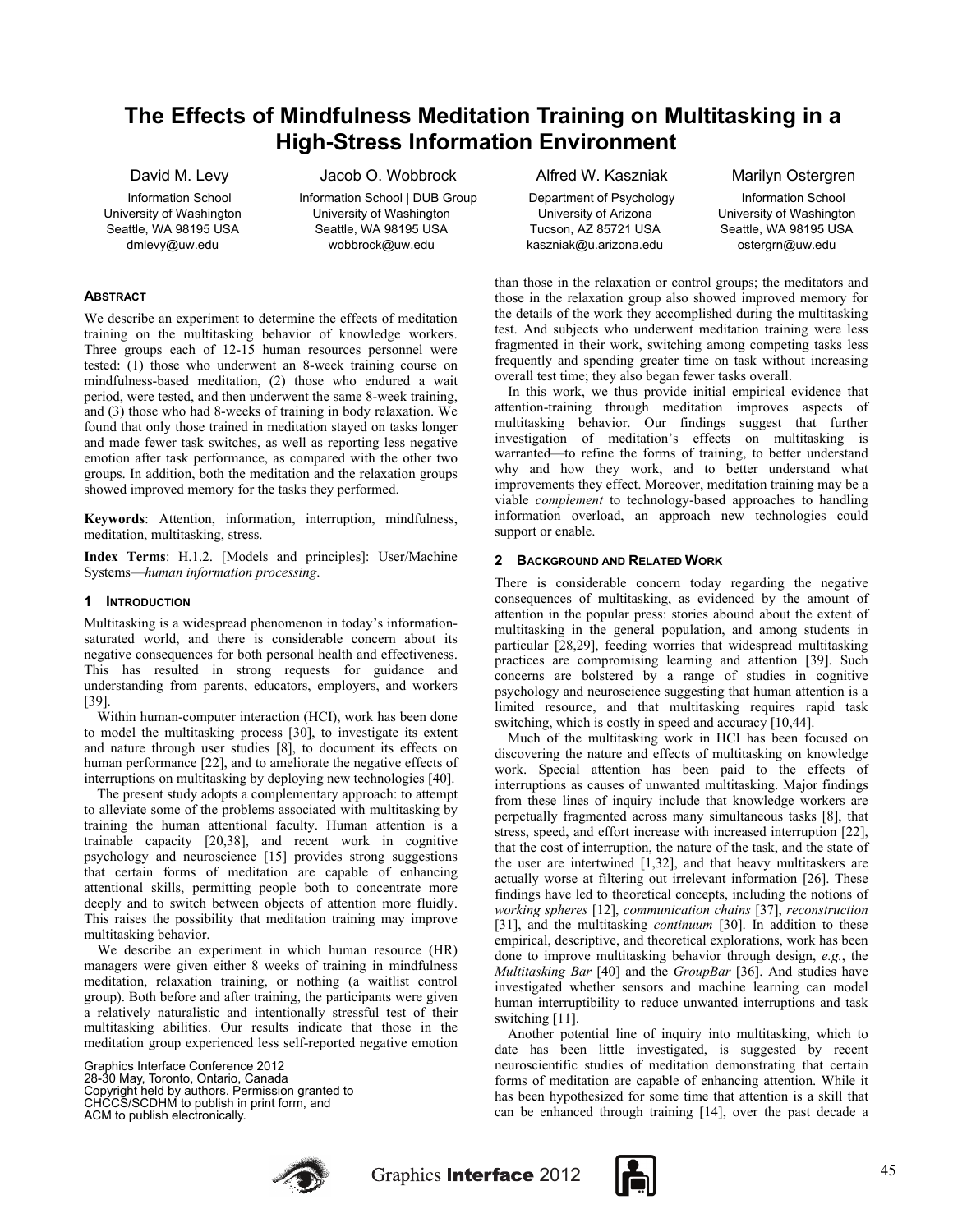growing body of experimental work in neuroscience has been exploring how certain forms of meditation—broadly referred to as "mindfulness meditation"—may lead to cognitive improvements, including the enhancement of one's attention, such as the ability to remain focused on an object and to ignore distractions [35], as well as to improved emotion regulation [25].

Mindfulness meditation consists of two separate but related practices, which Lutz *et al.* [20] call Focused Attention meditation (FA) and Open Monitoring meditation (OM). In FA training, meditators are instructed to maintain their focus on their breath, the moment-to-moment sensations of "in" and "out." When they are distracted by an interruption, such as a sound, a thought, or an emotion, they are asked to return their focus to the breath once they notice that their mind has wandered. In OM training, by contrast, meditators are instructed to allow into awareness whatever catches their attention, but then to fluidly release attention, thus potentially shifting moment-to-moment from one object of focus to another. FA training appears to strengthen the ability to stay focused, ignoring distracting information [15], while OM training appears to strengthen the ability to attend to a succession of stimuli without being overly drawn in by any one of them [20]. Such skills would seem to be relevant to multitasking insofar as a multitasker must be able to engage with a task, sustaining attention on it in the face of potential distractions, and then disengage from it to engage with another task. The multitasker must also be able to maintain sufficient open monitoring to notice when new potentially task-relevant stimuli arrive.

While this and other recent neuroscientific work on meditation bears directly on the challenges of multitasking, none of it has been applied specifically to the challenges of "media multitasking" [29] in real-world settings. And while recent work in HCI has begun to pursue insights related to meditation for technology design—specifically, the possibility of monitoring and enhancing users' breathing (*e.g.*, [24])—none of it has yet been applied specifically to multitasking. To our knowledge, there has been no experimental work, other than our own initial report [18], exploring whether meditation might improve multitasking as assessed in relatively naturalistic settings.

# **3 EXPERIMENT**

To determine how meditation training might affect multitasking behavior, we tested participants' multitasking abilities to establish a baseline, then offered participants 8 weeks of training, and finally tested participants' abilities a second time. Group A received 8 weeks of mindfulness meditation training, while Group C received 8 weeks of relaxation training. Group B, the waitlist control group, was tested a first time, received no training for 8 weeks, and was tested again; subsequently, this group received 8 weeks of meditation training and was tested a third time, thereby serving as both a control group and a treatment replication group.

# **3.1 Participants**

Participants for the experiment were recruited, by advertisement, from human resource (HR) personnel working in the San Francisco and Seattle areas. All participants were females in good physical and mental health (by self-report), were free of any visual, auditory, motor, or other impairments that would reduce their effectiveness in using a laptop computer, email, or a telephone, and scored within the normal range on standardized self-report measures of anxiety (Beck Anxiety Inventory [4]) and depression (Beck Depression Inventory [3]).

Of the women who volunteered for the study in San Francisco (Group A), 19 were selected based on their availability for the training and testing sessions; 12 of these completed the study by participating in all testing sessions and at least 6 of the 8 training sessions. Of the women who volunteered in Seattle, 38 were selected based on their availability for training and testing and were subsequently assigned to the group (B or C) that best suited their schedule. Group B was initially composed of 22 participants, 15 of whom completed all required testing and training. Group C was initially composed of 16 participants of whom 12 completed all requirements. Participants in the three training groups did not significantly differ in age or education (Group A: *N*=12; *M*=44.17 years (*SD*=11.04); Group B: *N*=15, *M*=45.29 years (*SD*=9.85); Group C: *N*=12; *M*=45.83 (*SD*=10.07)).

# **3.2 Training**

Participants were given 8 weeks of training, either in mindfulness meditation (Group A and, after an 8-week waiting period, Group B) or in body relaxation (Group C). Each group met with the instructor for two hours once per week; participants were also given homework exercises. The inclusion of a waitlist group (Group B) controlled for the possibility of changes in dependent measures that might occur over time without training (*e.g.*, practice effects), and also allowed for treatment replication by providing the 8 weeks of mindfulness training after the 8 weeks of no training. The relaxation group (Group C) provided an active, alternative training, controlling for potential nonspecific effects of expectation, attention from a trainer, *etc*. Both waitlist and active control conditions have been employed in prior studies of mindfulness meditation effects (see, *e.g.*, [27]).

The mindfulness meditation training was based on the teaching of Darlene Cohen [7]. The training, largely organized around Focused Attention (FA) training, emphasized: (*i*) the ability to narrow or widen attentional focus voluntarily, and rest attention in the present moment or task; (*ii*) the flexibility to shift focus voluntarily from one thing to another; and (*iii*) the ability to cultivate awareness of the breath and the body as well as task objects. Cohen offered the training in San Francisco; one of her senior students observed the San Francisco training and offered it to the Seattle participants.

The relaxation training emphasized progressive tensing and relaxing of major muscle groups, aided by relaxation imagery, which previous research has established as effective for enhancing relaxation [6]. This training focuses on systematically and deeply relaxing all major skeletal muscle groups, aided by mental imagery (*e.g.*, "my arms are becoming heavy and warm"). Participants had the use of an audio CD containing relaxation exercises [23] as well as weekly classes with the trainer. The relaxation training involved the same frequency of teacher contact and the same intensity of at-home practice as the mindfulness meditation training.

# **3.3 Apparatus and Procedure**

In designing our multitasking test, our intent was to create a naturalistic knowledge-worker setting. Participants were brought into a typical one-person office outfitted with a telephone and a laptop computer. They were asked to imagine, for the sake of the experiment, that they were a new employee at a company and were being asked to perform a set of knowledge-worker tasks. To complete some of these tasks, they would need to communicate with other employees. The tasks included (*a*) scheduling a meeting (finding a one-hour time slot when all fictional attendees were available); (*b*) finding a free conference room once they had identified the meeting time; (*c*) writing a draft announcement of the meeting; (*d*) eating a small assortment of snacks and drinking a cup of water; and (*e*) writing a memo proposing a creative agenda item for the meeting. Information necessary to perform these tasks came in a barrage of email, instant messages, telephone calls, and knocks on the door. Previously saved text documents were also used. To add time pressure and frame



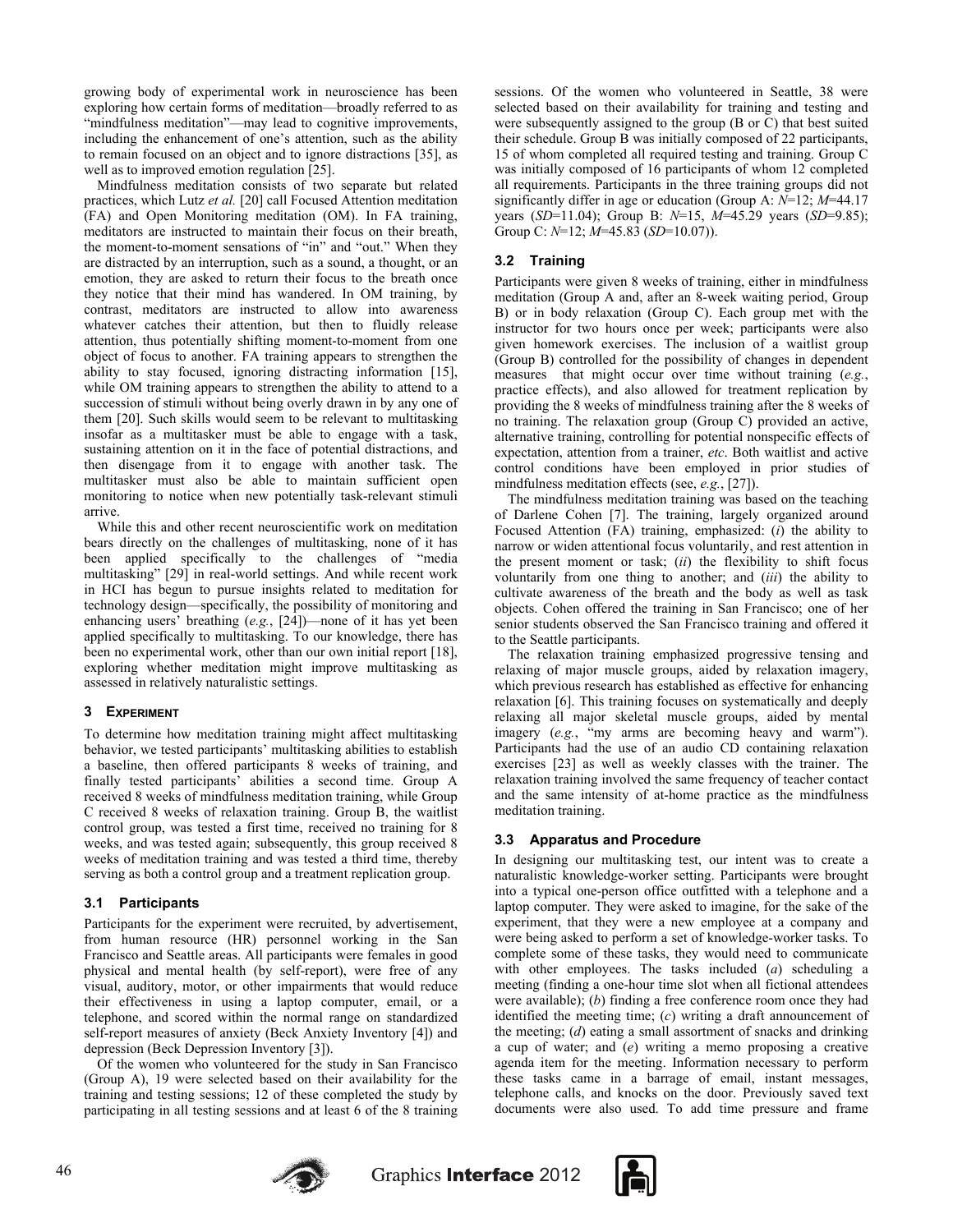expectations, participants were instructed to complete all tasks in 20 minutes; those who took longer, however, were asked to continue to completion. Task (*a*), finding a meeting time, was the most complex and time-consuming, because meeting attendees sometimes only sent portions of their schedule in a single email message or instant message, and because they sometimes changed their availability (as in real life).

Participants were given instruction in the online tools they would be using. All were familiar with Microsoft Word but not everyone had prior experience with Gmail or Gmail's instant messaging. To help them with task (*a*), they were given a paper calendar grid, a pencil, and an eraser, and were shown how they could fill in the grid as new information about people's schedules arrived. (A participant can be seen working on the paper grid in the upper left-hand corner of Figure 1.) In addition to giving participants a common format to use for completing this task, the paper grid added complexity by requiring them to work on paper as well as on the screen, and to switch between these two media. The need to switch between paper, screen, telephone, and face-toface encounters meant that participants had to perform crossdevice and cross-media multitasking.



Figure 1: A participant's screen while performing the multitasking test, including an inset video showing use of pencil and paper.

The execution of the test required a researcher to play the role of the various fictional company employees who were communicating with the participant. This researcher, in a Wizardof-Oz role, was seated at a workstation in a nearby office where she could monitor the progress of the participant and communicate with her in the guise of the appropriate company employee. The researcher worked from a script indicating which action was required at what time. Thus, for example, at minute 8 of the test, the researcher would send an email message from "Jackie Gomez" stating: "Hi, I told you I'd get back to you with my times for Friday. I'm free F: 9-12." (There were three different versions of the script, all having the same structure of communication activities but differing in their details. Participants taking the multitasking test after training, or after the waitlist control period, were given a different version of the test than they had experienced before.)

TechSmith's *Morae* usability testing product allowed the researcher to view the content of participants' screens, as well as to record screen activity, keystrokes, and mouse movements. A webcam and microphone in the participants' office recorded their interactions with the paper schedule and their spoken interactions with an "employee" (the researcher) who occasionally interrupted them with questions or additional tasks; these interactions were also captured by Morae.

Each multitasking test took place no more than 10 days prior to or after the 8-week training. At the beginning of each test session, prior to the actual multitasking test, the participant was given two standardized and commonly used questionnaire measures of present experienced emotion (*i.e.*, how one feels right now): the 20-item Positive and Negative Affect Scale (PANAS) [41], and the 64-item Profile of Mood States-Short Form (POMS-SF) [34]. These reliable and validated self-report inventories yield several subscale scores for both positive emotion and stress-related emotional experience, including negative affect, anxiety/tension, and fatigue.

In addition, the participant was administered the Mindful Attention Awareness Scale (MAAS [5]). The MAAS is a 15-item self-report questionnaire (answers using a 6-point Likert scale, ranging from "almost always" to "almost never") designed to measure the participant's own perception of their daily experience of "the presence or absence of attention to and awareness of what is occurring in the present" [5]. Item examples include "I tend to walk quickly to get where I'm going without paying attention to what I experience along the way"). Baer *et al.* [2] have found good internal consistency for the MAAS, and significant positive correlations with other self-report measures of mindfulness.

Immediately following completion of the multitasking test, participants were asked to complete a 12-item questionnaire (9 open-ended questions and 3 multiple-choice) regarding their memory for various aspects of the task (*e.g.*, names of particular participants in the meeting scheduled, snack foods eaten, the contents of a memorandum, information provided via phone calls, what they were doing when a particular event occurred, *etc.*). Questionnaires were specific to the particular multitasking script administered to each participant. Answers to each question were scored as correct or incorrect, and the total number of questions correctly answered was summed to provide a memory score for each participant at each assessment point.

After the memory questionnaire, the PANAS and POMS-SF questionnaires were again administered to assess changes in mood and affect that occurred over the course of the multitasking test.

Two other questionnaires were administered: At the first test session, prior to the multitasking test, participants were asked to indicate their expectation for benefit from the training on a 3-point scale (no benefit, some benefit, much benefit). At the completion of the final test session, participants were asked a number of questions about the training they underwent and their performance on the multitasking tests, and their answers were audio-recorded.

#### **3.4 Experiment Design and Analysis**

The multitasking performance study was a  $3 \times 2$  mixed factorial design with a between-subjects factor of *Group* (A, B, or C) and a within-subjects factor of *Session* (pre- or post-training).

The *Session* factor encodes the pre-/post-training effect. However, as this was a replication study in which Group B, after its wait period, replicated Group A's treatment (meditation training), two separate analyses are warranted, the first in which Group B's pre- and post-training are considered before and after the wait period, making Group B a control condition, and the second in which Group B's pre- and post-training are considered before and after meditation training, making Group B the replication of Group A. Such designs are common in the psychological literature (*e.g.*, [21]).

A general linear mixed-effects model (a.k.a. mixed model) analysis of variance was used to analyze the multitasking performance data. *Group* and *Session* were modeled as fixed effects, while *Subject* was nested within *Group* and modeled as a random effect. Mixed models have numerous advantages over traditional fixed-effects repeated measures ANOVAs, including robustness to missing data and unbalanced designs [17]. For



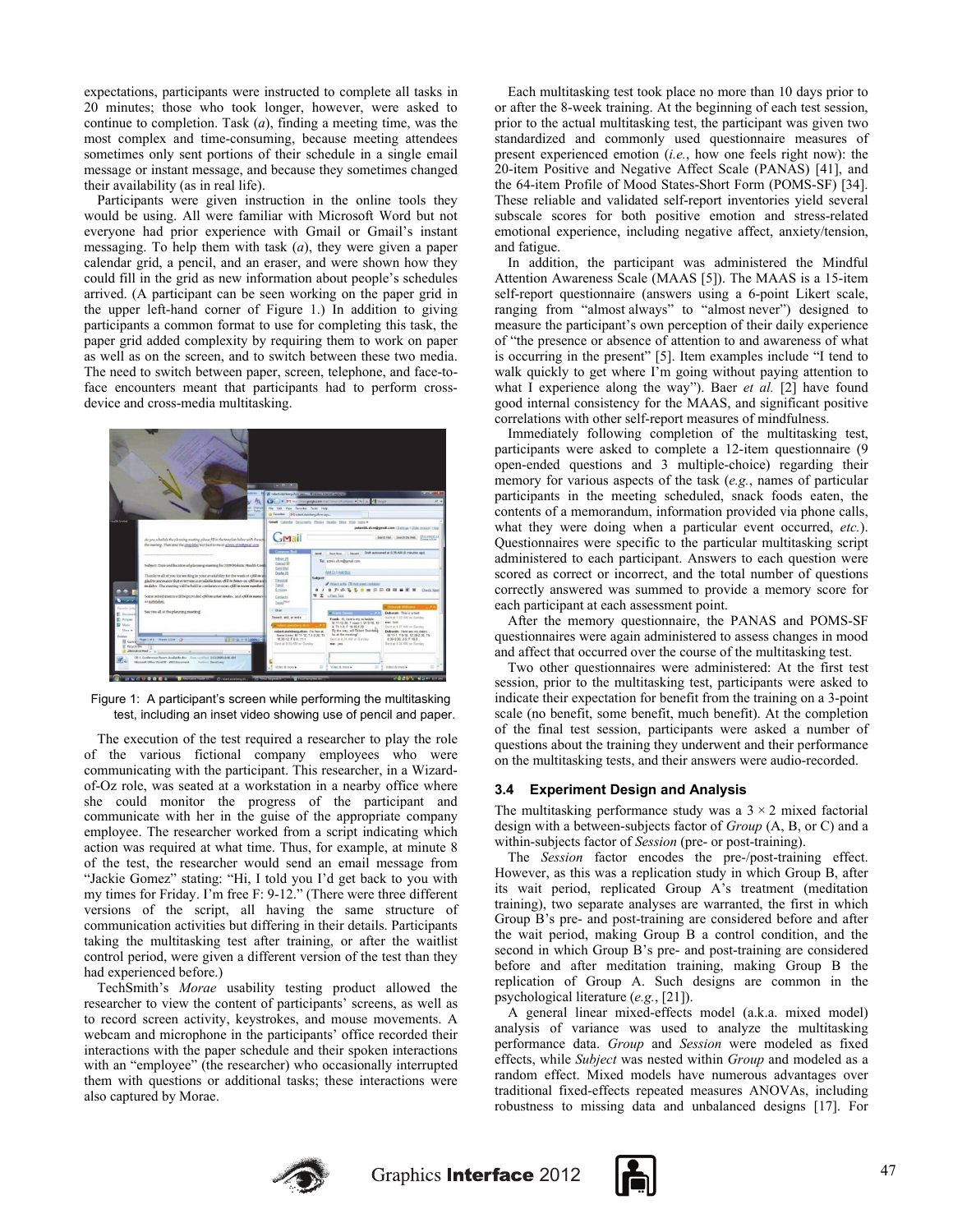examples using mixed models in the SAS and SPSS statistics tools, see prior work [19,42].

All self-report and memory data were subjected to linear mixed-effects analyses of variance, with *Subject* nested within *Group* and modeled as a random effect. The between subjects factor was *Group*, and within-subjects factors were assessment session (pre- versus post-training), and pre- versus postmultitasking test (nested within assessment session). Additional identical analyses were also computed in which the second and third assessment sessions for the waitlist control group (*i.e.*, after the 8-week wait period and again after the 8-week meditation training) were treated as pre- and post-training assessment sessions, in comparison to the pre- and post-training assessment sessions for the meditation and relaxation training groups. Following testing for main and interaction effects, pairwise comparisons, where appropriate, were computed, contrasting assessment session differences within each group.

The Morae recordings of the multitasking tests were coded in two primary ways: (*a*) they were annotated to indicate when events occurred (*e.g.*, when the phone rang, when a knock on the door took place), and when tasks began, were suspended, resumed, and completed; and (*b*) the participants' communications were coded for accuracy (Did they find the correct time for the meeting? Did they correctly answer whether someone was coming to the meeting?). The coding was carried out by three research assistants who were trained over several months until they had achieved at least 90% agreement.

#### **4 RESULTS**

Results were obtained in four primary areas: participants' multitasking performance, their memory for the tasks they were performing, their self-reported emotional state, and their selfreported mindful awareness.

#### **4.1 Multitasking Performance**

#### 4.1.1 Overall Test Time

Not surprisingly, subjects improved their overall time taken from pre- to post-test, as task times decreased from 37.6 (*SD*=8.3) minutes to 34.0 (*SD*=7.9) minutes, resulting in a significant effect of *Session* (pre *vs.* post) on test time  $(F_{1,88}=13.97, p<.001)$ . With Group B as replication, the same finding held  $(F_{1,82}=7.60, p<.01)$ .

Perhaps more interestingly, there were no significant differences among groups in total test time, whether for Group B as control  $(F_{2,51.8}=0.36, n.s.)$  or for Group B as replication  $(F_{2,47.7}=1.06, n.s.)$ . Neither was there any significant *Group*  $\times$  *Session* interaction in either case (F<sub>2,88</sub>=0.05, *n.s.*;  $F_{2,82}=1.75$ , *n.s.*). Thus, although participants seemed to learn generally from pre- to post-test, this learning was symmetric for groups regardless of training intervention (or no intervention).

#### 4.1.2 Number of Activities

An "activity" was defined as participants' test-related behavior that had a definable start and end, such as finding a meeting time, finding a meeting room, or preparing the meeting announcement. Participants switched activities as they wished, postponing their completion until later times. Although there were no overall task time differences among groups, when we look *within* sessions to see how time was spent, differences emerge.

Figure 2 shows the average number of activities per test by *Group* and by *Session*. With Group B as control (waitlist), there was a significant *Group* × *Session* interaction (F<sub>2,42.9</sub>=9.33, *p*<.001), arising because Group A, the meditation group, showed a significant decrease in the number of activities pre- and post-test  $(F_{1,47,1}=15.38, p<.001)$ , while Groups B (control) and C (relaxation) did not  $(F_{1,42.0} = 2.08, n.s.; F_{1,39.1} = 1.60, n.s.).$  For the pre-test, Group A engaged in significantly more activities than Groups B and C ( $F_{1,87.0}$ =15.40,  $p$ <.001). After meditation training, Group A engaged in significantly *fewer* activities than Groups B and C (F<sub>1,87,9</sub>=6.63, *p* < 05).



Figure 2: Average number of activities per test by Group and by Session.

With Group B as replication (*i.e.*, after Group B underwent meditation training), there was still a significant *Group × Session* interaction  $(F_2, B_3, F_2, C_1)$ , but now because of Group C, the relaxation group, which differed significantly from Groups A and B. After meditation training, the number of activities in Group B was statistically indistinguishable from Group A  $(F_{1,81.6}=0.10,$ *n.s.*), the original meditation group. Groups A and B showed significant decreases in the number of activities from pre- to posttest (F1,42.5=15.63, *p*<.001; F1,35.7=5.06, *p*<.05), while Group C did not  $(F_{1,34.9} = 1.61, n.s.)$ . Just prior to meditation (or relaxation) training, there was a trend suggesting Group B may have engaged in more activities than Group C  $(F_{1,79.8}=3.05, p=.08)$ . After meditation (or relaxation) training, however, the trend switches, suggesting Group B may have engaged in significantly *fewer* activities than Group C ( $F_{1,80,8}=3.84$ ,  $p=.05$ ), just as Group A had done.

Thus, it seems that initially Groups B and C were similar, even after Group B's wait period and Group C's relaxation training. Then, after Group B underwent meditation training, Group B became statistically indistinguishable from Group A, the original meditation group, in terms of the number of activities undertaken in a test. Meditation therefore seems to *reduce* task-switching as measured by the number of activities in a test.

#### 4.1.3 Time per Activity

The initial finding in this section was that there was no significant difference among groups in overall task time taken. Yet we know that Groups A and B, after meditation training, engaged in fewer total activities during the test than Group C or Group B as control. This is possible because groups differed in the amount of time they spent on each activity (Figure 3, next page).

With Group B as control, there was a significant *Group* × *Session* interaction ( $F_{2,88}$ =5.46, *p*<.01), owing to Group A, the meditation group, showing a significant increase in time per activity from pre- to post-test  $(F_{1,88}=4.24, p<.05)$ , while Groups B (control) and C (relaxation) showed a significant or marginal *decrease* in time per activity  $(F_{1,88}=4.32, p<.05)$ ;  $F_{1,88}=3.43$ ,  $p=0.07$ ). For the pre-test, Group A spent significantly less time per activity than Groups B and C ( $F_{1,88}$ =9.50, *p*<.01). After meditation training, there was no longer a detectable difference among the three groups' time per activity.



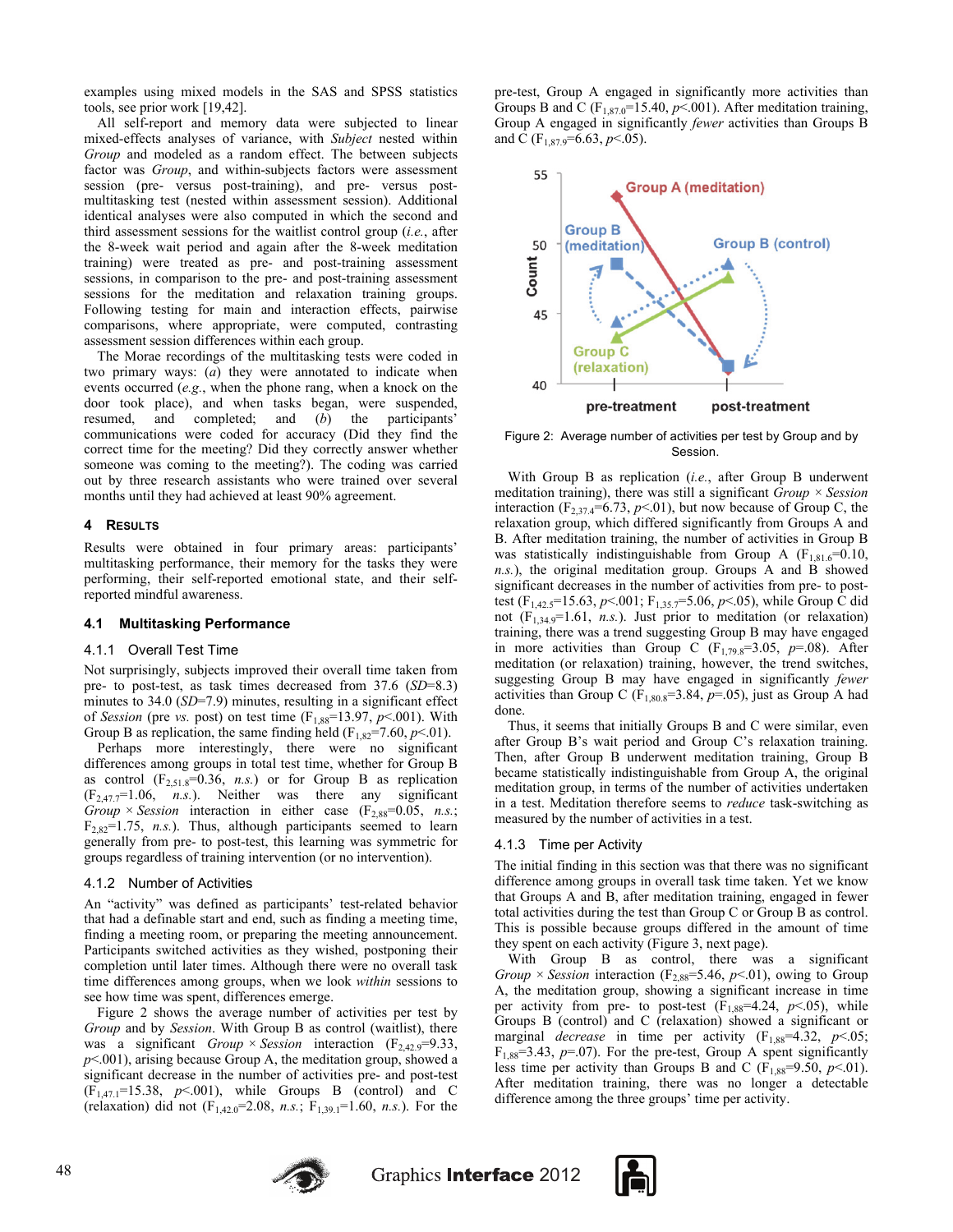

Figure 3: Time per activity per test by Group and by Session.

With Group B as replication (*i.e.*, after Group B underwent meditation training), there was still a significant *Group × Session* interaction ( $F_{2,82}$ =3.98,  $p$ <.05), but now because both Groups A (meditation) and B (meditation) differ from C (relaxation). After meditation training, the average time per activity of Group B was statistically indistinguishable from Group A  $(F_{1,82}=0.05, n.s.)$ , the original meditation group. Groups A and B exhibited increasing trends in the time spent per activity from pre- to post-test (F1,82=3.09, *p*=.08; F1,82=3.48, *p*=.07), while Group C did not  $(F<sub>1,82</sub>=2.70, n.s.)$ . Just prior to meditation (or relaxation) training, Group B spent significantly less time per task than Group C  $(F_{182}=5.32, p<.05)$ . After meditation (or relaxation) training, however, the effect is no longer significant  $(F_{1,82}=0.36, n.s.).$ 

Thus, before meditation (or relaxation) training, Groups B and C were similar, but after Group B underwent meditation training, Group B became statistically indistinguishable from Group A, the original meditation group, in terms of average time per activity. In general, meditation seems to *increase* time spent per activity.

#### **4.2 Expectation of Benefit and Memory for Task**

The average Expectation of Benefit (on a 3-point scale) was greater for the relaxation training group (*M*=2.18, *SD*=.75) and the waitlist group (*M*=1.93, *SD*=.88) than for the meditation training group (*M*=1.42, *SD*=.52). These differences were significant  $(F_{2,195}=21.65, p<0.01)$ . Pairwise comparisons showed that participants in the meditation training group initially expected less benefit than those in the relaxation or waitlist groups (*p*<.001).

As shown in Figure 4, Task Memory scores improved from preto post-training for the meditation and relaxation training groups, although not for the waitlist group. For Task Memory, there was a significant session main effect  $(F_{1,121.0} = 24.00, p \le 001)$  and *Group* × *Session* interaction ( $F_{2,121.0} = 8.61$ ,  $p < .001$ ). In *post hoc* pairwise comparisons, both the meditation training group and the relaxation training group showed a significant memory improvement from pre- to post-training (*p*<.001). However, only the meditation training group showed a significantly greater Task Memory score than the waitlist group after training  $(p<.05)$ . In analysis comparing the second and third testing sessions for the waitlist control group, they showed a comparable increase from the second session (post-wait) to the third session (post-meditation training), with no significant *Group* × *Session* interaction effect.



Figure 4: Memory for tasks pre- and post-training.

#### **4.3 Positive and Negative Affect**

The self-report measures of positive and negative affect and stress-related emotion (PANAS and POMS-SF), obtained before and after the multitasking test performance at each testing session, confirmed that participants found the test stressful, as intended. A significant pre- to post-multitasking test main effect was found for PANAS Positive Affect  $(F_{1,108}=12.79, p<.001)$ , showing that participants' mood was less positive after the test, and PANAS Negative Affect  $(F_{1,91.8}=14.21, p<.001)$ , demonstrating more Negative mood after task performance. A significant pre- to postmultitasking test main effect was also found for POMS Anger-Hostility (F<sub>1,108.7</sub>=4.23, p<.05; greater Anger-Hostility after task performance), and for POMS Vigor-Activity  $(F_{1,107.0} = 7.52)$ , *p*<.005; less Vigor-Activity after task performance). These results collectively indicate that performing the multitasking test resulted in less positive mood, more negative mood, anger, and decreased sense of energy, supporting the intended stressful nature of the task.

There was evidence for a differential impact of the training conditions upon experienced stress, especially for that reported after multitasking test performance. There was a significant *Group*  $\times$  *Pre- Post-Task* interaction (F<sub>2,91.8</sub>=4.72, *p*=.01), and a significant three-way, *Group* × *Session* × *Pre- Post-Task*  interaction  $(F_{3,103.8} = 2.81, p < .05)$  for PANAS Negative affect, with *post hoc* pairwise comparisons showing the meditation training group to have significantly  $(p<0.05)$  less of a pre- to post- task increase in Negative affect, after training, than either the waitlist or relaxation training groups. For the POMS Fatigue-Inertia dependent variable, there was a significant *Group* × *Session* interaction  $(F_{2,142.4} = 5.96, p < .005)$ , with *post hoc* pairwise comparisons showing the meditation group and the relaxation group to report less Fatigue-Inertia after, compared to before, their meditation training  $(p<.05)$ . In analyses comparing the second and third testing sessions for the waitlist control group, participants showed a comparable decrease from the second (postwait) session to the third (post- meditation training) session on PANAS Negative Affect (*Group* × *Pre- Post-Task* interaction  $F_{2,84.6}$ =12.623, *p*<.001), with *post hoc* pairwise tests showing both of the groups that received meditation training to report less  $(p<.05)$  Negative Affect after training than the relaxation training group. A similar decrease in POMS Fatigue-Inertia for the waitlist group, from before to after their meditation training (*i.e.*, session 2 to 3) was found (*post hoc* pairwise comparison, *p*<.05). Thus, the meditation training appeared to have a similar impact for Group B (control) and Group A (meditation).



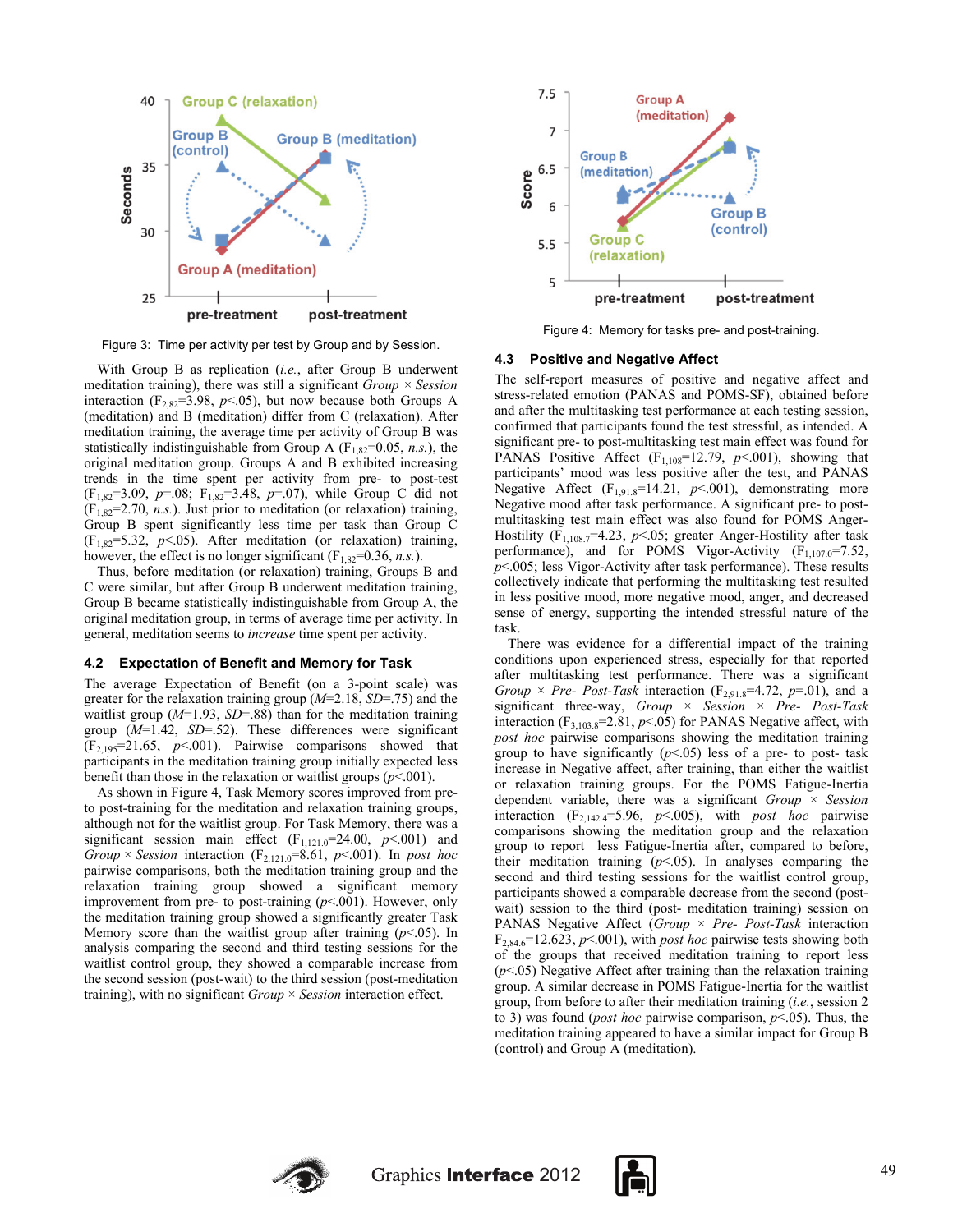## **4.4 Daily Mindfulness**

There was a significant *Group* × *Session* interaction  $(F_{2,122.0} = 6.807, p < .005)$  for self-reported daily mindful awareness and attention (MAAS). *Post hoc* pairwise comparisons showed that the meditation group, but not the relaxation group, reported greater mindful awareness and attention after training  $(p<0.05)$ . The waitlist group showed a decrease in self-reported daily mindful awareness and attention following their 8-week waiting period  $(p<.05)$ . For analysis involving the waitlist group comparison between sessions 2 and 3 (*i.e.*, before to after their meditation training) there was a non-significant trend toward a greater increase in mindful awareness and attention after training for the two meditation groups, compared to the relaxation training group (*Group* × *Session* interaction  $F_{2,122,3} = 2.75$ ,  $p = .068$ ). These results indicate that the meditation training was, as expected, uniquely associated with increased self-reported mindful awareness and attention.

## **5 DISCUSSION**

We discuss the findings just presented and two limitations of the study, followed by a brief reflection on implications.

## **5.1 Multitasking Performance**

We found that those in the meditation group (but not those in the other two groups) showed greater time on task and a reduced number of task-switches post-training as compared with pretraining. This appears to be an implicit effect of the meditation training, since participants were never explicitly instructed during meditation training to shift their attention less often.

To what might this result be attributed? We conjecture that if one's ability to concentrate is weak, then one may be more likely to respond to each new interruption immediately. But focused attention (FA) training appears to strengthen one's ability to notice interruptions without necessarily relinquishing one's current task. Having such skill might therefore give users the *choice* to stay with the current task longer, rather than responding to each interruption immediately.

# **5.2 Memory for Task**

The meditators also showed improved memory for the details of the work they were doing in the post-training multitasking test compared to their performance in the pre-training test, as did those in the relaxation group. Participants in the waitlist control group showed no such improvement; however, once they received the meditation training, they also demonstrated improved memory.

To what might this improved memory be attributed? We conjecture that it was the result of reduced stress. Laboratory studies have demonstrated a strong correlation between increased stress and reduced memory [33].

It is noteworthy that none of the groups showed post-training improvement in *overall* accuracy or speed, other than a practice effect  $(i.e.,$  participants in all three groups took less time to complete the entire test in the post-training or post-waiting assessment, compared to that before the training). Further work will have to determine whether this is a generalizable result or a result specific to our particular experiment and test design.

#### **5.3 Positive and Negative Affect**

All participants found the test stressful, as intended. But in addition, for the meditation-training group after training, there was less negative mood (especially after task performance) and fatigue following the training. (The waitlist and relaxation groups showed no significant decrease.) For the waitlist group, there was a similar post-multitasking test decrease in negative mood, and a

trend toward decreased fatigue after this group had received their meditation training. This replication of the negative mood decrease observed for the two groups receiving meditation training supports the premise that this effect is not unique to a particular teacher, since different teachers instructed these two groups.

It is noteworthy that those in the relaxation group, whose primary training centered on body relaxation, did not report the same degree of reduced stress/negative affect as did those in the meditation group. We conjecture that enhancing the meditators' attentional abilities may have reduced their stress by increasing their sense of competence, which mere relaxation did not. Moreover, since mindfulness meditation has been linked to enhanced emotion regulation [25], it is possible that the meditators were better able to modulate their emotional responses to the stressful multitasking test they were performing.

## **5.4 Daily Mindfulness**

Prior studies (*e.g.*, [13]) have demonstrated that 8 weeks of meditation training increases self-reported daily mindfulness. We found that the meditation group, but not the relaxation or the waitlist group, reported significantly greater mindful awareness and attention after meditation training. The waitlist group actually reported a *decrease* in mindfulness during the wait period, but following meditation training showed a non-significant trend toward greater mindfulness.

## **5.5 Limitations of the Study**

The study was largely designed around the teaching and availability of the Zen teacher Darlene Cohen. This meant that some of the recruitment, training and testing needed to take place in the San Francisco Bay Area, where she was based, and that the timing of the training needed to conform to her busy and changing schedule. This affected the design and execution of the study in two ways.

First, because some participants were recruited in San Francisco and others in Seattle, we were not able perform a fully randomized assignment to groups. However, the groups did not differ on assessed demographic characteristics, and there was nothing to suggest any pre-training differences that would have affected the observed training results.

Second, our test apparatus required human intervention, both in the administration of the test (where the experimenter played a Wizard of Oz role) and in the data analysis (where human coders were needed to identify and provide timing information for some of the participants' activities). This introduced unwanted variability and potential error that could be avoided in the future by designing a fully automated test, recording, and analysis apparatus.

# **5.6 Some Implications of the Study**

Meditation is already being introduced into the modern office in the hope that it can effect positive changes in worker performance and well-being [9]. The present study offers some support for such interventions, suggesting that they may lead to improved memory and reduced stress. As for the observed reduction in task switching, whether this ultimately constitutes a positive change is beyond the scope of the present paper. While our study thus provides evidence that meditation training may be useful in the workplace, it also points to the benefits of relaxation. Moreover, it raises important—and as yet unanswerable—questions about the similarities and differences between these two forms of training, and whether and how they might be combined.



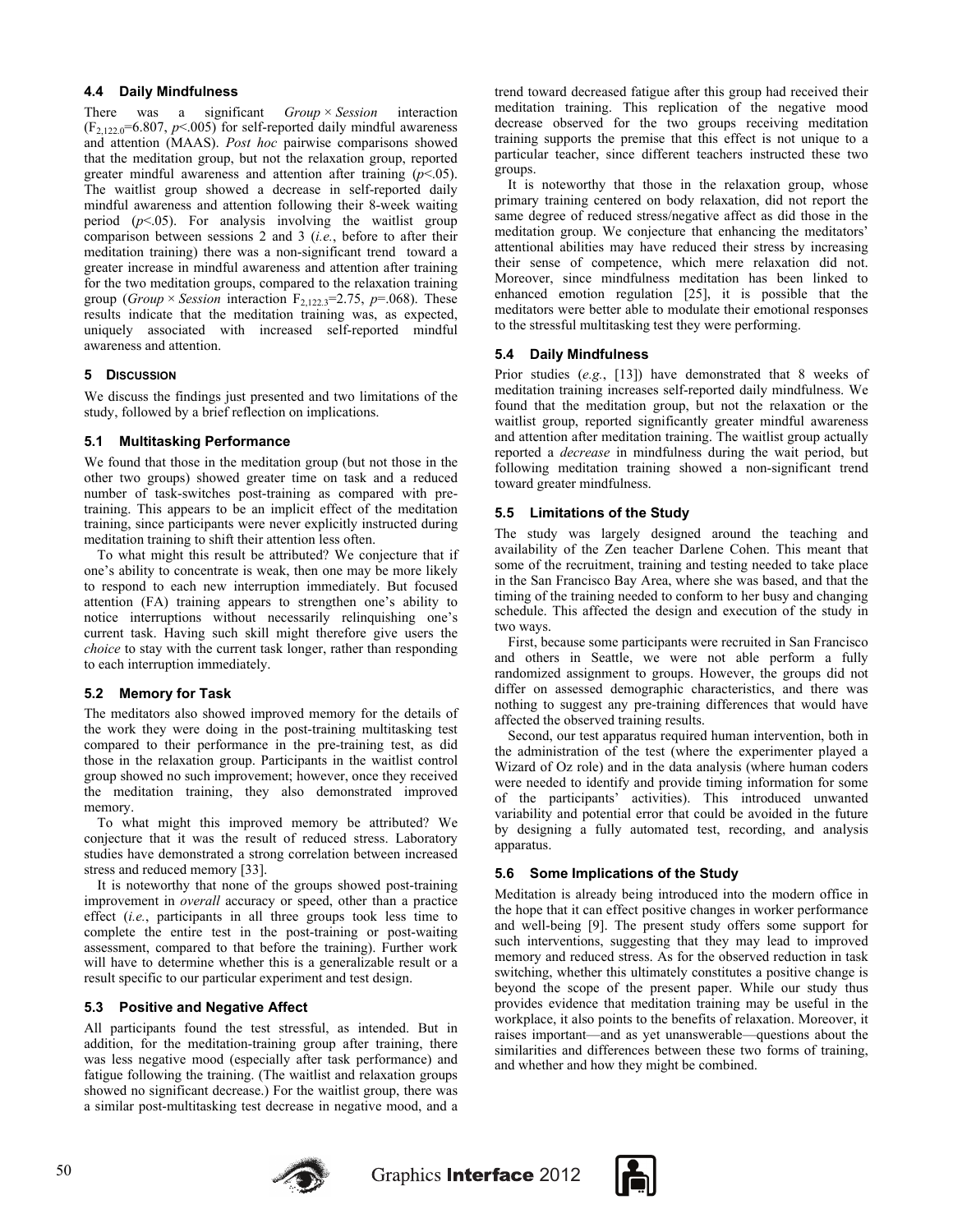#### **6 DESIGN IMPLICATIONS**

Human attention is an essential component of all cognitive tasks; in this respect, all design work in HCI must take properties of the human attentional system into account. Indeed, since its early roots in human factors research during World War II (*e.g.*, airplane cockpit design), HCI has been engaged in two interrelated activities: *studying* the attentional system and *designing* for attention. In the work reported here we propose a third complementary activity: *training* the human attentional faculty.

This third activity brings into focus an important dimension of human attention, namely its variability. This variability is manifested in at least three ways: First, individuals differ from one another in their attentional strength and skill. Second, the strength of each individual's attention varies throughout the day depending on a variety of factors; attention, like muscle strength, is a resource that can be depleted. And third, an individual's attentional capacity can be enhanced through explicit or implicit training. Clearly, the success or quality of one's activities depends crucially on a proper fit between the task one is performing, the way one is performing it, and one's attentional state.

In light of the complex and variable relationship between task and attention, we suggest that future systems might help users develop and maintain awareness of the state of their attention and modify their working strategies accordingly. Further, systems might direct users in ways that would ultimately enhance their attentional capacity. We suggest four design directions that follow from this:

*1. Giving feedback on attentional state.* While it is unlikely in the short term that systems will be able to monitor and assess users' attentional state directly, it is not hard to imagine methods of performing such tasks indirectly, in light of the strong correlation between physical and attention fatigue. It may be possible, for example, to detect physical fatigue based on measurable user behaviors with the mouse, keyboard, and windowing systems. And certainly, greater possibilities exist if sensing is extended beyond just the mouse and keyboard and the user's windowing environment. One can imagine any number of biophysical awareness displays arising from sensors capable of detecting users' respiration (*e.g.*, [24]), heart rate, skin conductance, and so on, as well as the use of cameras and chair sensors to detect changes in user state.

*2. Recommending User Action.* Beyond sensing and giving users' feedback on their attentional state, a next step could involve offering the user suggestions about remedial action they might take. The most obvious example would be to take a break, and to turn to some other activity, such as meditation [16], that might help the user restore their attentional strength.

*3. Adjusting Design to Attentional Capacity.* As already noted, people differ in their overall attentional capacity. This suggests that a one-size-fits-all approach to systems design will not work, and an *ability-based design* [43] approach may be warranted. Ability-based design, which comes from accessible computing, attempts to leverage all that users *can* do by having highly adaptive or adaptable systems that are aware of, and responsive to, a user's *individual* capabilities and needs. By testing users to discover, for example, whether their ability to disregard irrelevant information is strong or weak, a system could better choose when to interrupt users with notifications, given their relative priority and the user's capacity for dealing with them.

*4. Augmenting Attentional Capacity.* One can also imagine developing online tools that could train people's attention. Developing games, for example, that would be fun to play while also training specific attentional skills seems like a promising area for further exploration.

# **7 FUTURE WORK**

Results of this experiment leave several questions unanswered. First, although the mindfulness training, relaxation training, and waitlist groups were similar in demographic characteristics and responses to the administered self-report questionnaires, constraints on instructor availability resulted in an experimental design in which participant assignment to group was not fully randomized. Future attempts at replication will therefore need to employ a fully randomized controlled design. Second, although the mindfulness-based training appeared superior to both the waitlist and the relaxation training conditions, in regard to time on task, task-switching frequency, and self-reported negative affect, the causal mechanisms by which the mindfulness training impacts task performance and stress remain unclear. Possible contributors to the reduction in task-related emotional distress include: greater body awareness, and consequent intentional relaxation when tension is noticed; and more advantageous task-performance strategies (*e.g.*, greater focus on one task at a time, and resultant reduced working-memory demands), with consequent greater confidence and reduced experience of stress. The increase in memory for task details may also be the result of a reduction in stress, which occurred for at least some of those in the relaxation group. The observed longer time spent on tasks before switching after mindfulness training could be the result of reduced physiological arousal (and hence reduced reflexive responding to new events), and/or a change in how attention is deployed (*e.g.*, a more open and stable, rather than a narrowly focused, attentional field that is susceptible to distraction). The future testing of these various causal explanations will require experiments in which both biological measures of physiological arousal and cognitive measures of the theoretic components of attention are included. Such experiments would require larger sample sizes, allowing adequate power for the testing of moderating and mediating effects of the processes measured. In the future, we also hope to supplement self-reports of affect with objective, biometric measures of stress-related physiology, such as skin conductance.

# **8 CONCLUSION**

The present study builds on a growing body of scientific literature suggesting that human attention is a trainable resource and that certain forms of meditation constitute a viable form of such training. The evidence presented here suggests that meditation training may effect positive changes in the multitasking practices of computer-based knowledge workers, and thus offers encouragement to those who would design workplace or technology interventions to take advantage of this possibility.

#### **ACKNOWLEDGMENTS**

Our thanks to Darlene Cohen (1942-2011) for inspiring this work. The work was supported in part by the John D. & Catherine T. MacArthur Foundation, and by the National Science Foundation under grant IIS-0942646.

#### **REFERENCES**

- [1] Adamczyk, P.D. and Bailey, B.P. (2004) If not now, when?: The effects of interruption at different moments within task execution. *Proc. CHI 2004*. New York: ACM Press, 271-278.
- [2] Baer, R.A., Smith, G.T., Hopkins, J., Krietemeyer, J. and Toney, L. (2006) Using self-report assessment methods to explore facets of mindfulness. *Assessment 13* (1), 27-45.
- [3] Beck, A.T., Ward, C.H., Mendelson, M., Mock, J. and Erbaugh, J. (1961) An inventory for measuring depression. *Archives of General Psychiatry 4* (6), 561-571.